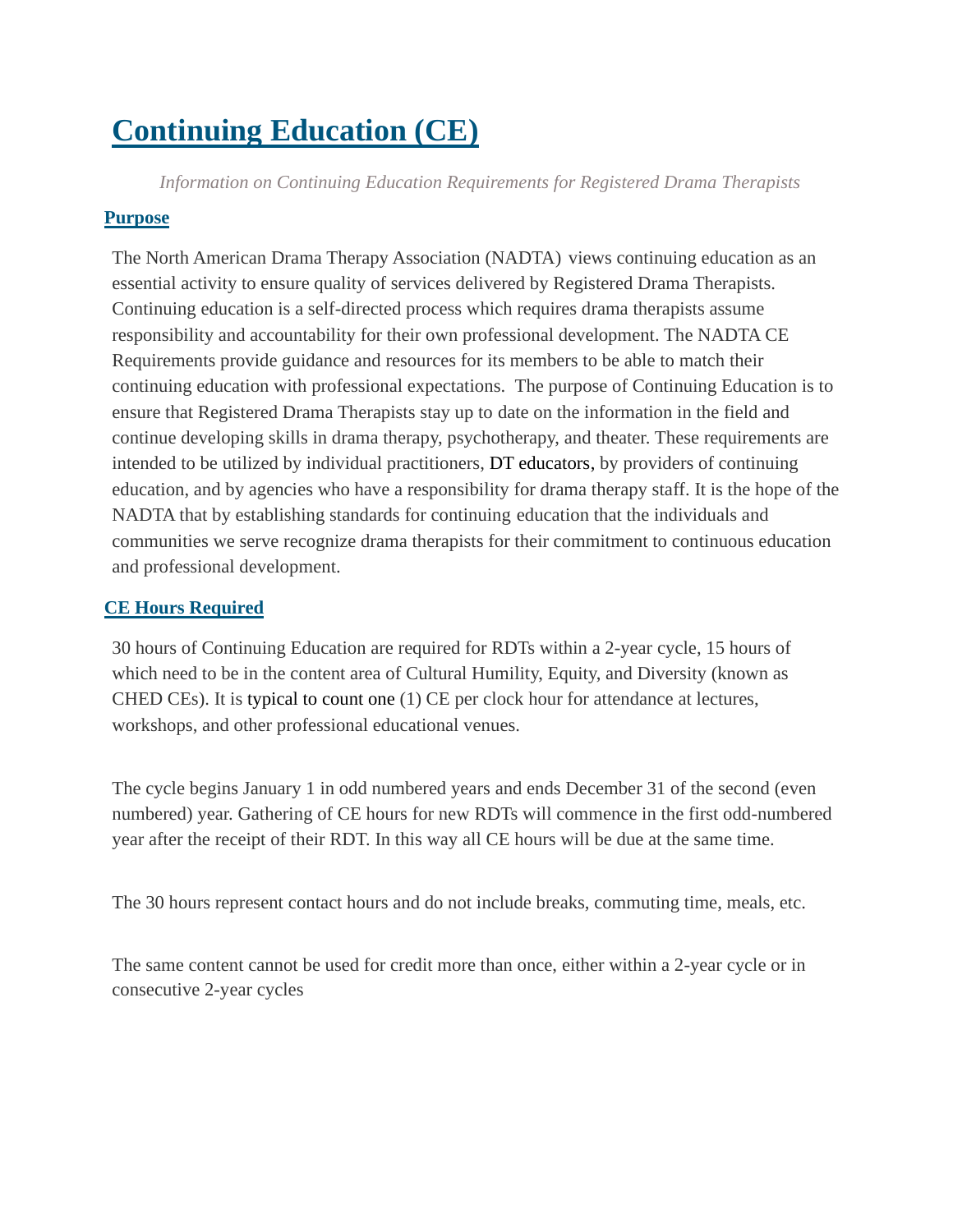- You *can* count second terms of office on the NADTA Board or continuing membership on an NADTA committee as the content of the work will be different each cycle.
- You can get credit only once for a presentation or workshop which you present for more than one conference/organization, or for a course you teach on a regular basis.
- You cannot count taking the same title course again, unless it is taught by a different instructor and covers different topics. Send both syllabi to document there was different content, if you are in this situation.

## **Note to New RDTs**

Because a member's education is current at the time of submitting the RDT application, new Registered Drama Therapists are not required to submit CE hours in the cycle in which they received their RDT. CEs will not need to be submitted until the CE cycle following the receipt of your RDT. For example, members who are granted the RDT credential in 2011 or 2012, would not need to start acquiring CE hours until the 2013-2014 cycle.

## **Submission**

**Every RDT must submit a list of their Continuing Education hours and complete documentation for them to the NADTA Office by December 31 (at the end of each cycle year).** This will be in an odd-numbered year following the end of the cycle – i.e., in the beginning of the next CE Cycle.

CE forms and documentation can be uploaded into your Member Profile and approved online by the Education Chair each year. Your complete history of CEs will now be archived with your membership for easy access and review.

## **Audit**

A certain number of individuals (approximately 10%) will be randomly audited each Continuing Education Cycle. RDTs who submit their CE hours late will automatically be audited.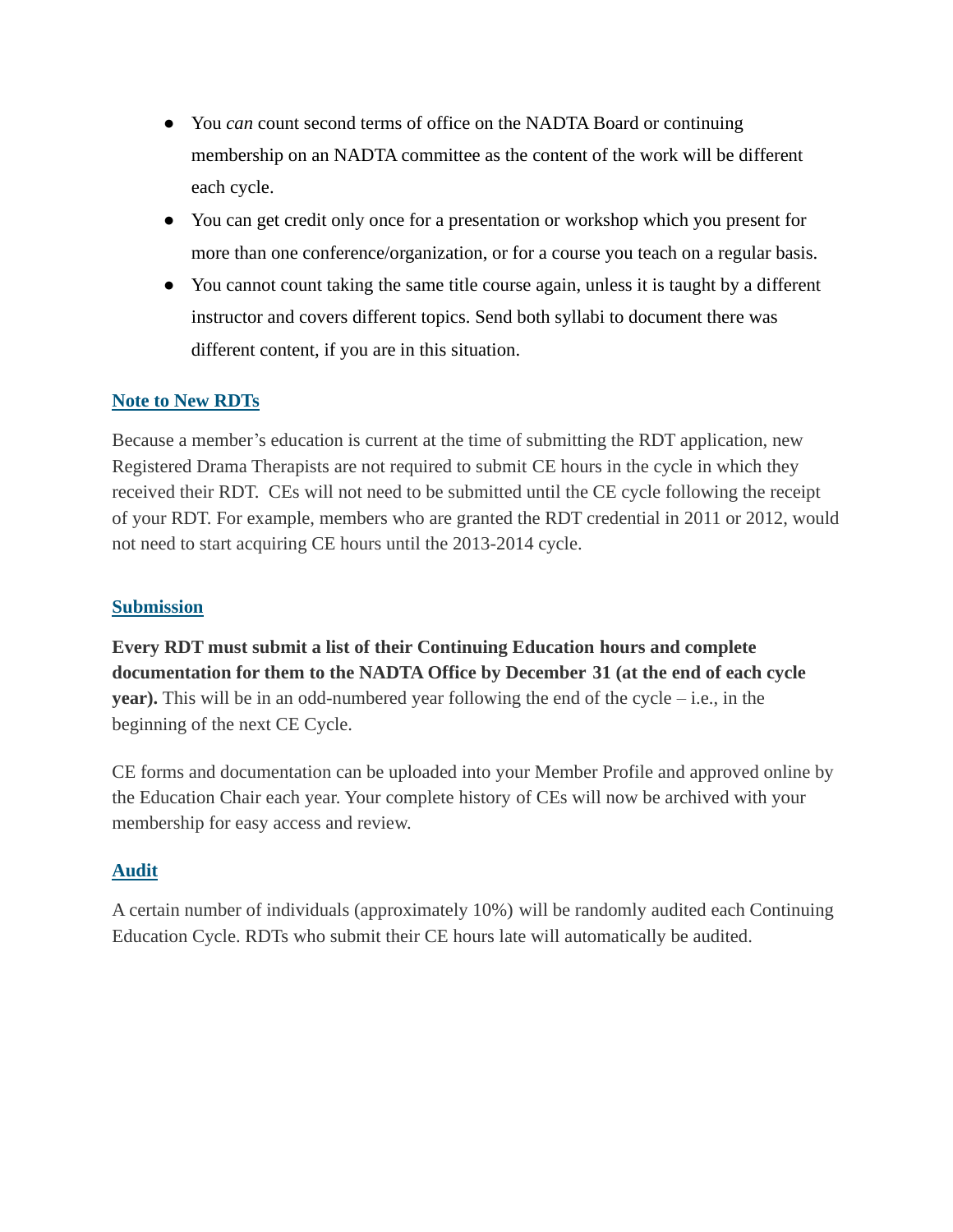## **No Rollover**

Hours of Continuing Education over and above 30 within each 2-year cycle can only count for credit within that 2-year cycle. Hours cannot be "rolled over" to the next 2-year cycle.

#### **Noncompliance**

Any RDT who does not complete the required 30 continuing education hours, inclusive of the 15 CHED CE requirement, or who fails to submit CE documentation in a timely manner stands to forfeit their Registry status. The Continuing Education Committee will communicate in writing with RDTs who have not complied with instructions and/or deadlines on how to rectify the missing hours.

## **Categories and Content Areas**

Each activity, whether attended, taught, or produced, must fall into one of the following content areas, and recorded by that content area number on the CE Form:

- 1. Theories & Core Processes of Drama Therapy
- 2. Cultural Humility, Equity, and Diversity (15 required hours)
- 3. Ethical Practice & Standards
- 4. Performance, Theater Perspectives, and Aesthetics
- 5. Psychological & Psychotherapeutic Theories and Practice
- 6. Research & Evaluation
- 7. Assessment & Psychodiagnostics
- 8. Supervision (individual or group)
- 9. Training in Related Modalities: Creative Arts Therapy, psychodrama, Playback, and **Others**
- 10. Leadership for the NADTA

## **Required Category/Content Area for all RDTs/BCTs**

#### **Cultural Humility, Equity, and Diversity**

As an organization who upholds cultural response/ability in training, research, practice, supervision, advocacy, and organizational change, it is necessary to create a practice of accountability to ensure all members are committed to the same extent. Any CE opportunity that addresses cultural humility, equity, and diversity (as per the NADTA Code of Ethics and Cultural Response/ability) would be pertinent. Most CE opportunities in CHED have the words (cultural humility, equity, diversity, social justice, etc.) in their titles, content description, and/or program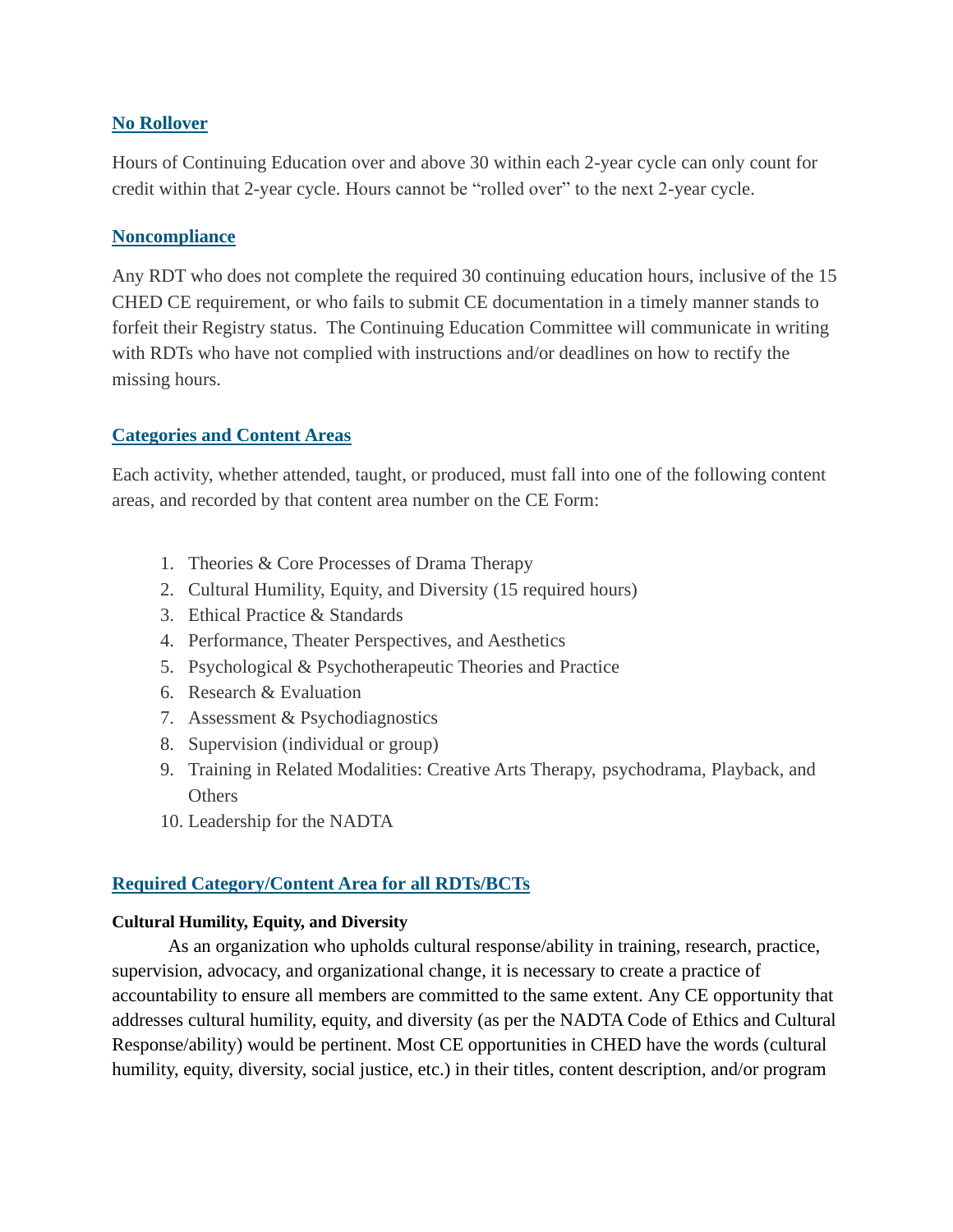objectives. The focus of the CE opportunity does not need to be exclusively in a CHED content, but does need to speak to how the main topic intersects with CHED content area. CHED CEs can be awarded for attending presentations by professionals in drama therapy or a related mental health field (includes counseling, social work, marriage and family therapy, addictions counseling, psychology, psychiatric nursing and psychiatry). If a presentation or workshop is sponsored by the NADTA, it will denote its eligibility for CHED CEs. RDTs and BCTs can also receive CHED CEs for conducting CHED workshops, presentations, panels, academic courses and publishing on a CHED topic.

## **Methods for Earning CHED CEs**

In an effort to make these opportunities accessible, we propose four streams of education opportunities to support members of the NADTA in reaching their CHED CE credits.

- **● NADTAAnnual Conference:** Each year, conference proposal applicants are requested to demonstrate how their workshop or presentation contributes to cultural humility. As we continue to identify tracks for conference presentations, those workshops, presentations and performances who are marked with CHED track count towards CHED CEs. For example, if a participant attends the typical All Conference Event CHEDC Forum event, they will receive 2 continuing education credits towards CHED CEs.
- **● CHED Racial Justice and Equity Calls:** About once per month, CHEDC hosts diversity dialogues on a series of topics related to social justice and equity. Diversity Dialogues are community conversations about social equity concerns, where members can share together, improve practice, and strategize for a more equitable future. Each Diversity Dialogue will qualify for CHED CEs.
- **● NADTA Education Committee Continuing Education Workshop Series:** A series of low cost CHED CE workshops will be announced for each year. Workshops will support members in achieving a variety of CEs. Members of the NADTA community, and beyond, can submit proposals for CHED CE workshops that they would like to host. These workshops will be virtual to accommodate member participation from across the nation.
- **● Self-Study:** A number of peer-reviewed articles from the Drama Therapy Review (DTR) have been identified as meeting the requirements for 1.0 CHED CE credit. The CHED CE subcommittee has created a self-study worksheet that must be completed and submitted at the end of the cycle along with your CE Form. No more than 2.0 CHED CE credits can be from self-study and members are only allowed to complete a self-study on an approved article once.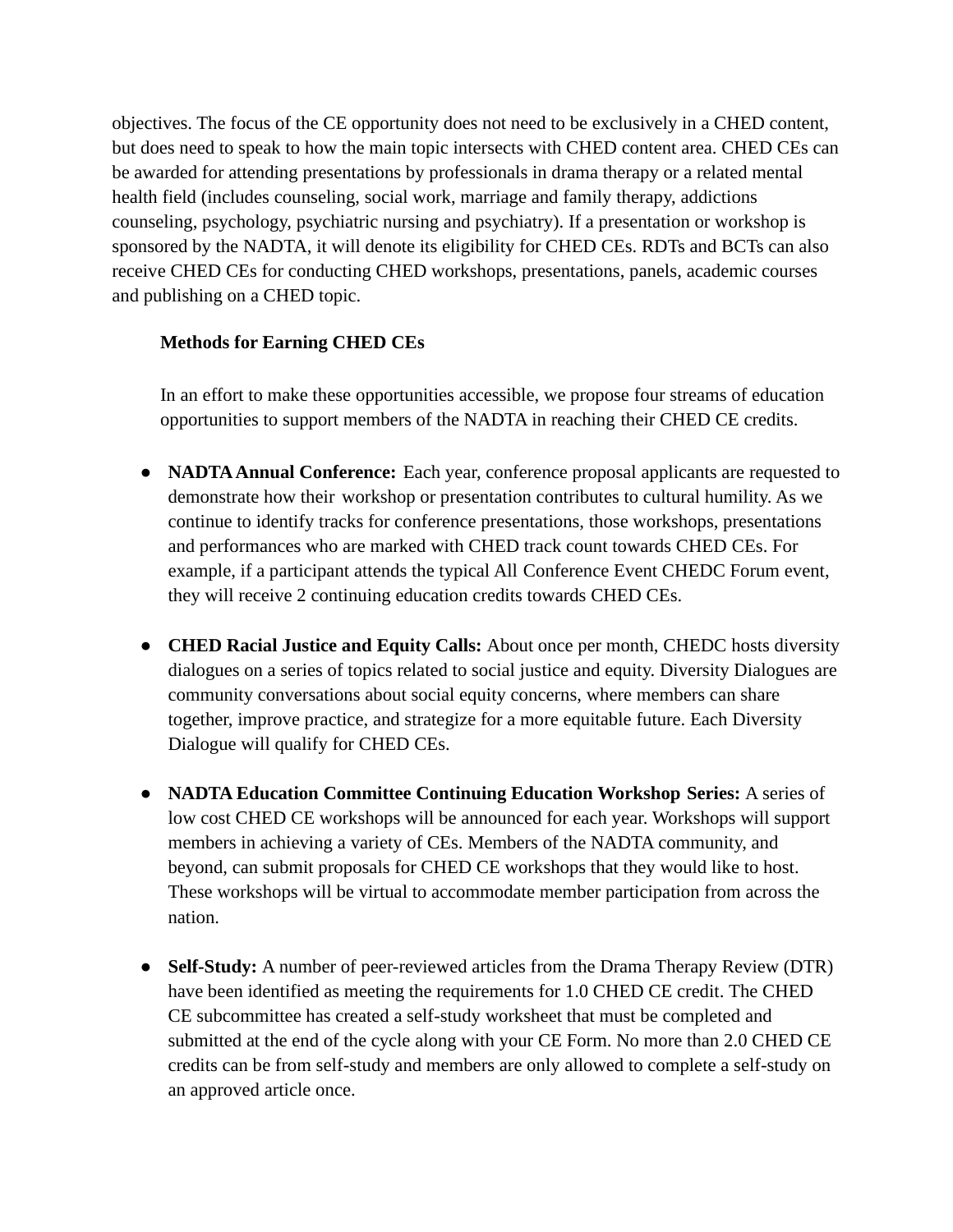| <b>CHED CE Activities</b>                                                                                         | # of CE Hours                                                                                                        | Maximum $#$ in<br><b>Review Cycle</b> | <b>Documentation</b>                                                                          |
|-------------------------------------------------------------------------------------------------------------------|----------------------------------------------------------------------------------------------------------------------|---------------------------------------|-----------------------------------------------------------------------------------------------|
| <b>NADTA Annual</b><br><b>Conference</b>                                                                          | One $(1)$ CE per<br>clock hour, as<br>determined by<br><b>NADTA CHED</b><br><b>ED/CE Committee</b>                   | Up to 30 hours                        | Copy of certificate of<br>attendance                                                          |
| <b>NADTA Education</b><br><b>Committee CE Workshop</b><br><b>Series</b>                                           | One $(1)$ CE per<br>clock hour, as<br>determined and<br>advertised by<br><b>NADTA CHED</b><br><b>ED/CE Committee</b> | Up to 30 hours                        | Copy of certificate of<br>attendance                                                          |
| <b>NADTA CHEDC Racial</b><br><b>Justice and Equity Calls</b>                                                      | One $(1)$ CE per<br>clock hour, as<br>determined and<br>advertised by<br><b>CHEDC</b>                                | Up to 30 hours                        | Copy of certificate of<br>attendance                                                          |
| <b>NADTA CHED ED</b><br><b>Self-Study</b>                                                                         | One $(1)$ CE per<br>article or chapter<br>reviewed                                                                   | Up to 2 hours                         | Copy of self-study<br>worksheet                                                               |
| Workshop, Lecture,<br><b>Conferences with CHED</b><br><b>Content</b>                                              | One $(1)$ CE per<br>clock hour, or as<br>determined by<br>organization or<br>educator                                | Up to 30 hours                        | Copy of certificate of<br>attendance and<br>receipt                                           |
| <b>CHED Theater &amp;</b><br><b>Performance</b><br>Training<br>Performing<br><b>Stage Management</b><br>Direction | One $(1)$ CE per<br>clock hour                                                                                       | Up to 20 hours                        | Letter of participation<br>from organization<br>sponsoring the<br>performance<br>opportunity. |

# **Additional Required Category/Content Area for BCTs**

As a reflection of their roles as educators, knowledge creators, and Alternative Training facilitators, RDT/BCTs are expected to earn at least 3 of their 30 CE hours through the following BCT-specific activities: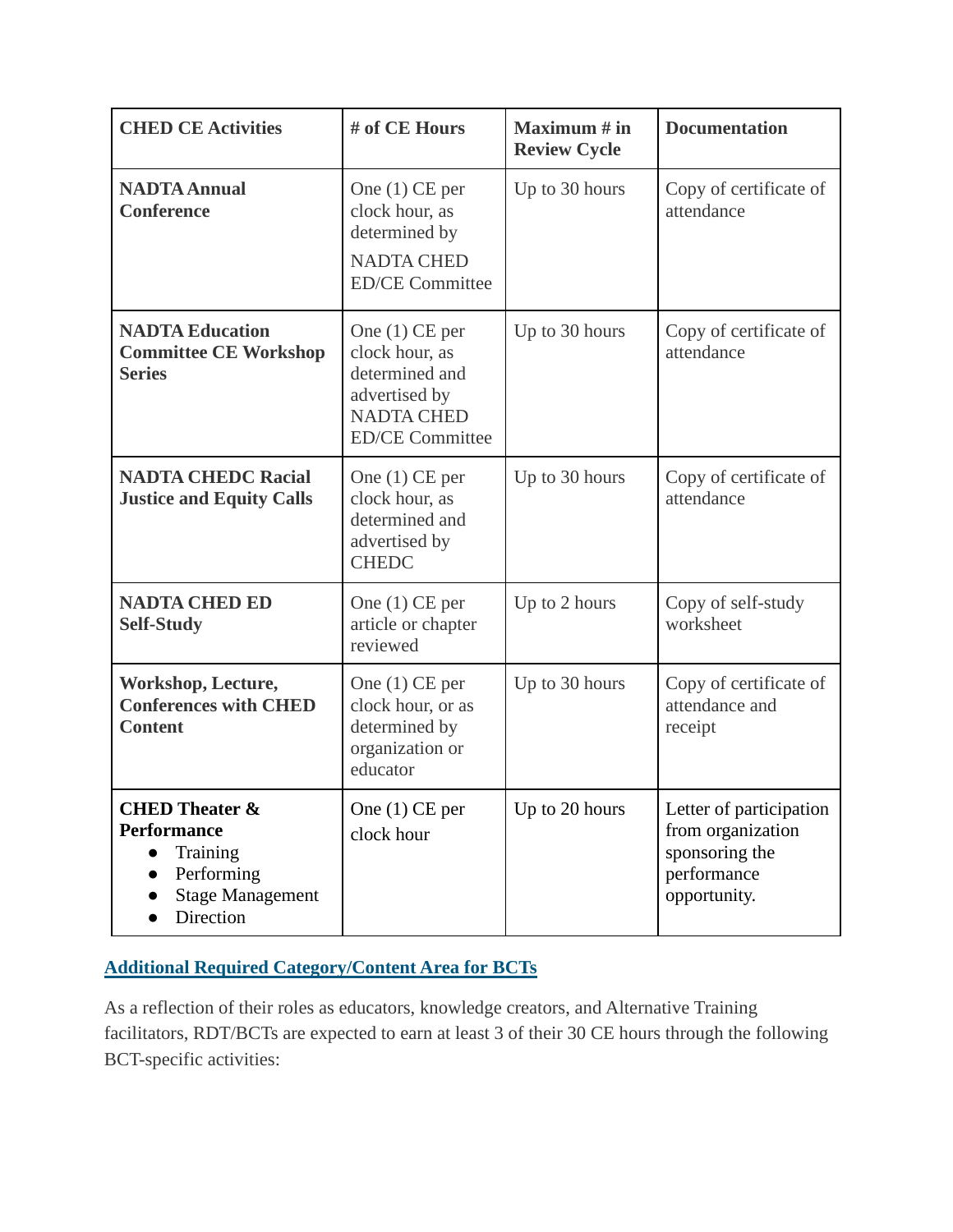- Attendance at BCT trainings, conference calls, or meetings sponsored by the NADTA about alternative training
- Mentorship/supervision of new BCTs
- Publication of article/book chapter or (As in Methods #4 for RDTs)
- Development of workshop, class, or media related to drama therapy practice or theory (As in Method #5 for RDTs)

## **Methods for Earning Continuing Education**

CEs may be earned for the following activities, provided that they fall within the Eligible Content Areas. It is typical for you to earn one (1) CE per clock hour for attendance at lectures, workshops, and other professional educational venues. Continuing education activities need to be taught by credentialed professionals. For example, creative art therapy sessions taught by a credentialed or licensed creative arts therapist, mental health session taught by licensed or credentialed mental health professionals and drama therapy workshops taught by RDTs. Sessions at the NADTA conference only are vetted by the conference committee and may be used even if not led by an RDT.

| <b>Categories of CE</b><br><b>Activities</b>                                                                                                                                                                                                                                                                                                                                                                                                                                                                                                                                                            | # of CE Hours                    | Maximum $#$ in<br><b>Review Cycle</b> | <b>Documentation</b>                                                                             |
|---------------------------------------------------------------------------------------------------------------------------------------------------------------------------------------------------------------------------------------------------------------------------------------------------------------------------------------------------------------------------------------------------------------------------------------------------------------------------------------------------------------------------------------------------------------------------------------------------------|----------------------------------|---------------------------------------|--------------------------------------------------------------------------------------------------|
| <b>Post Masters College or</b><br><b>University Credits or</b><br><b>Auditing</b><br>(Instructors should be<br>appropriately credentialed for<br>the subject matter (i.e., if you<br>are taking a drama therapy<br>course, it should be taught by<br>an RDT or RDT/BCT; if you<br>are taking a clowning class, it<br>should<br>be taught by a bona fide clown<br>who has been through clown<br>college and worked<br>professionally; if you are<br>taking a psychology course, it<br>should be taught by a<br>Ph.D. psychologist or other<br>appropriately credentialed<br>mental health professional.) | 1 academic<br>credit=15 CE hours | Up to 30 Hours                        | A copy of transcript<br>or grade report plus<br>copy of syllabus<br>required for<br>verification |
| <b>Conferences: Drama</b>                                                                                                                                                                                                                                                                                                                                                                                                                                                                                                                                                                               | One $(1)$ CE per                 | Up to $30$                            | Copy of certificate,                                                                             |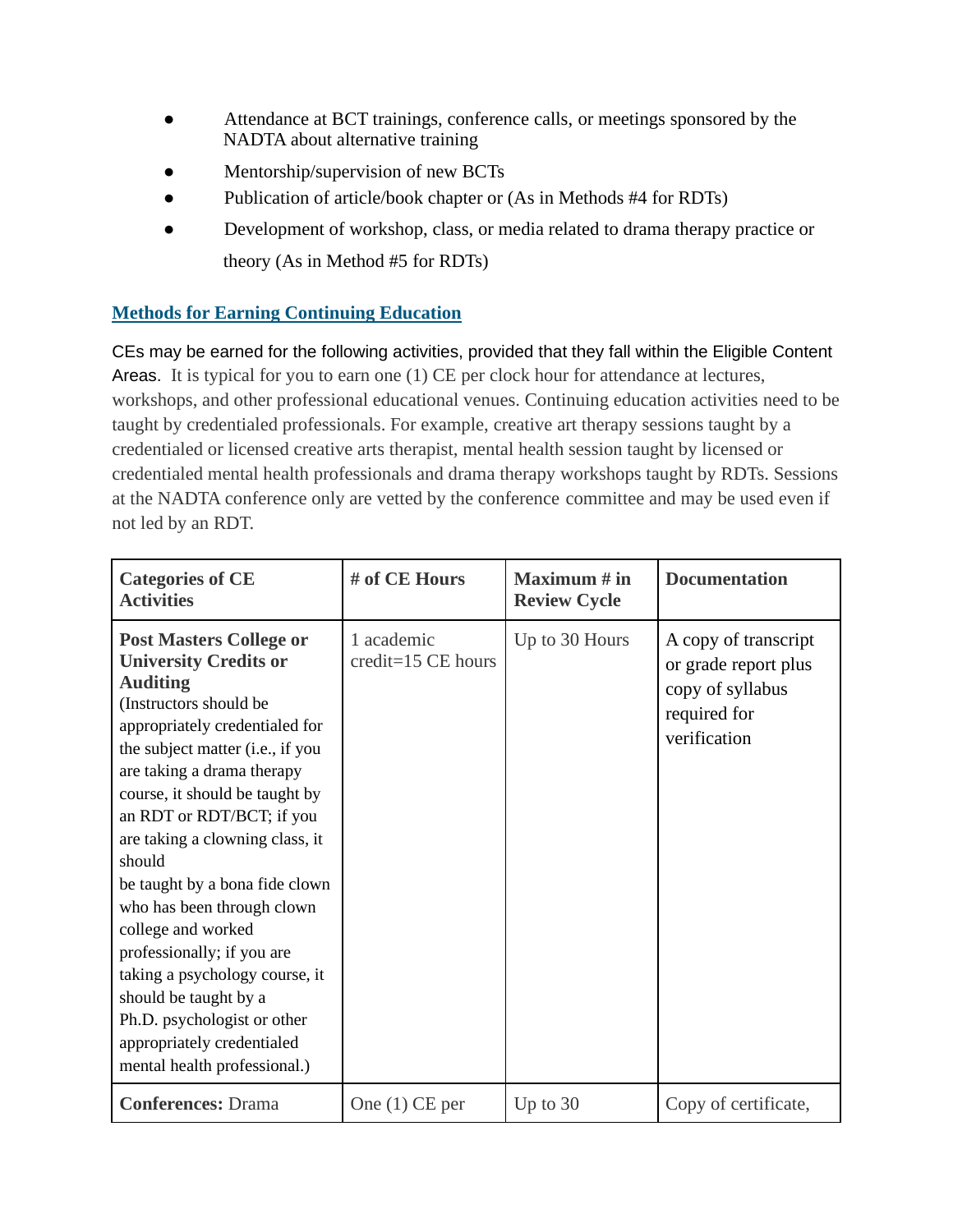| Therapy, Creative Arts<br>Therapy, or Human Services                    | clock hour, or as<br>designated by<br>organization                                                                   |                          | receipt, or letter of<br>attendance<br>For NADTA<br>Conferences:<br>The CE Committee<br>will supply CE forms<br>at each NADTA<br>Conference with the<br>number of hours of<br>credit available each<br>day indicated on the<br>form. RDTs will be<br>on their honor to<br>check off the sessions<br>which they <i>actually</i><br>attended and submit<br>this with a copy of<br>their receipt for<br>payment for the<br>conference. |
|-------------------------------------------------------------------------|----------------------------------------------------------------------------------------------------------------------|--------------------------|-------------------------------------------------------------------------------------------------------------------------------------------------------------------------------------------------------------------------------------------------------------------------------------------------------------------------------------------------------------------------------------------------------------------------------------|
| <b>Seminars and Workshops</b>                                           | One $(1)$ CE per<br>clock hour,<br>determined by<br>educator/presenter                                               | Up to 30 hours           | Copy of certificate or<br>letter of attendance                                                                                                                                                                                                                                                                                                                                                                                      |
| <b>NADTA Education</b><br><b>Committee CE Workshop</b><br><b>Series</b> | One $(1)$ CE per<br>clock hour, as<br>determined and<br>advertised by<br><b>NADTA CHED</b><br><b>ED/CE Committee</b> | Up to 30 hours           | Copy of certificate of<br>attendance                                                                                                                                                                                                                                                                                                                                                                                                |
| <b>NADTA CHEDC Racial</b><br><b>Justice and Equity Calls</b>            | One $(1)$ CE per<br>clock hour, as<br>determined and<br>advertised by<br><b>CHEDC</b>                                | Up to 30 hours           | Copy of certificate of<br>attendance                                                                                                                                                                                                                                                                                                                                                                                                |
| <b>Authored Publication:</b>                                            |                                                                                                                      |                          |                                                                                                                                                                                                                                                                                                                                                                                                                                     |
| Peer-reviewed journal<br>article or chapter in a book                   | 15 CE Hours                                                                                                          | No more than 15<br>hours | Submit copy of title<br>page or table of                                                                                                                                                                                                                                                                                                                                                                                            |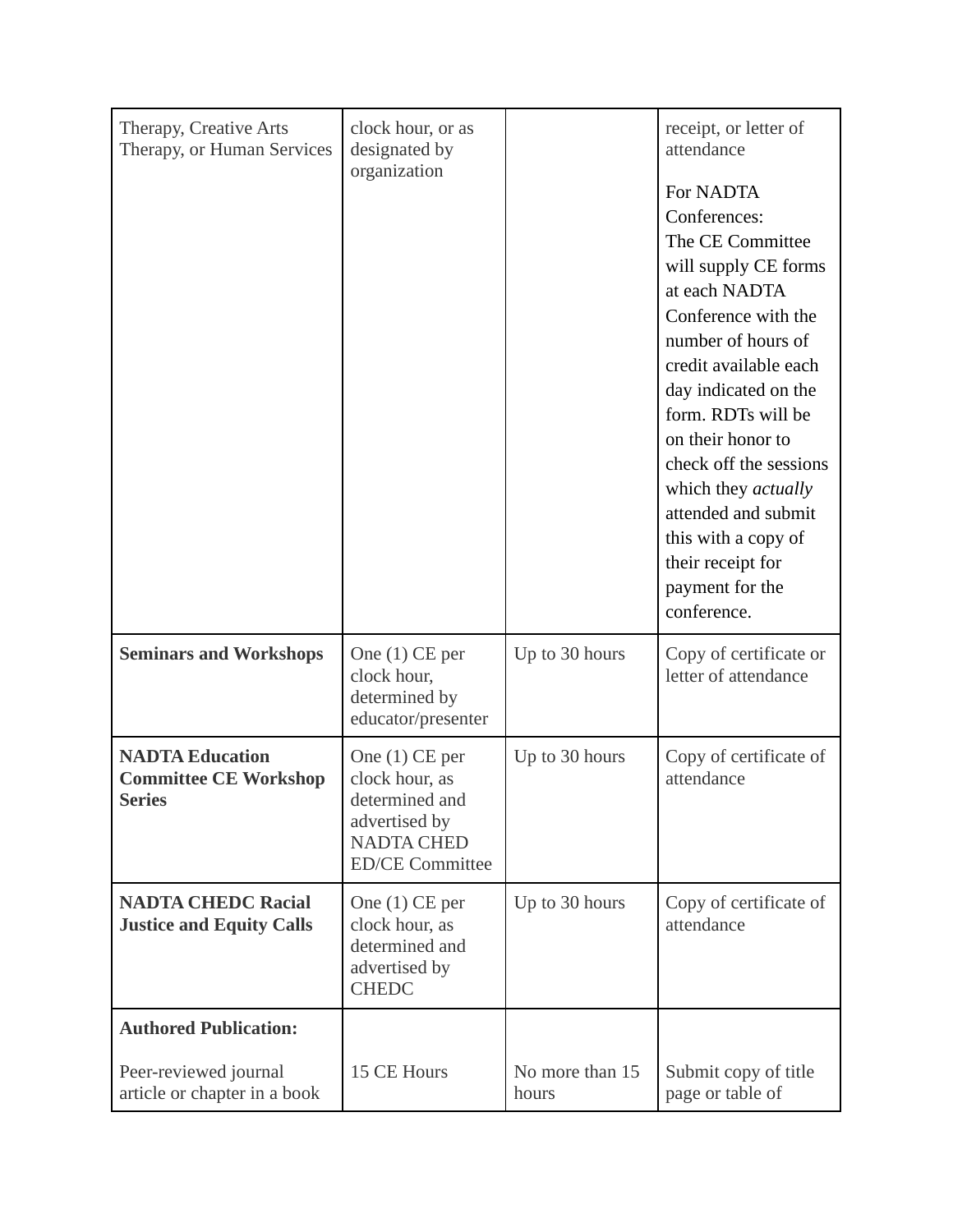| Co-authored or authored                                                                                                                                                                                                                               |                                                                                                                                                                                           |                                    | contents                                                                                |
|-------------------------------------------------------------------------------------------------------------------------------------------------------------------------------------------------------------------------------------------------------|-------------------------------------------------------------------------------------------------------------------------------------------------------------------------------------------|------------------------------------|-----------------------------------------------------------------------------------------|
| book                                                                                                                                                                                                                                                  | 30 CE Hours                                                                                                                                                                               | No more than 30<br><b>CE</b> hours |                                                                                         |
| <b>Presentations, Workshops,</b><br>or Courses Taught<br>You may use the teaching of<br>a particular course or<br>workshop only once unless<br>the course has gone through<br>a MAJOR revision.                                                       | One $(1)$ CE per<br>clock hour<br>Hours credited<br>must be reflective<br>of contact and<br>preparation time<br>minus<br>administrative time<br>spent on activities<br>like photocopying. | Up to 20 hours                     | A copy of the<br>syllabus, presentation<br>brochure, or<br>organization<br>confirmation |
| <b>Supervision from an RDT,</b><br><b>RDT/BCT, or Mental</b><br><b>Health Professional</b><br>(MA/PhD)<br>Please note that receiving<br>supervision may not count<br>towards CEs for other state<br>or national continuing<br>education requirements. | One $(1)$ CE per<br>clock hour                                                                                                                                                            | Up to 15 hours                     | Letter from<br>supervisor confirming<br>number of hours                                 |
| <b>Dissertation</b><br>(Related to Drama<br><b>Therapy, Theater, or</b><br>Psychology)                                                                                                                                                                | 30 hours for<br>completed<br>dissertation                                                                                                                                                 | Up to 30 hours                     | Copy of transcript                                                                      |
| <b>Leadership for NADTA:</b><br><b>NADTA</b> Board<br>Committee Chair<br>Conference<br>Committee<br>Delegate                                                                                                                                          | One $(1)$ CE per<br>clock hour                                                                                                                                                            | Up to 30 hours                     | <b>Confirmation letter</b><br>from NADTA                                                |
| <b>Self-Study:</b>                                                                                                                                                                                                                                    |                                                                                                                                                                                           |                                    |                                                                                         |
| Read a Book: Drama<br>Therapy, Psychology, or<br><b>Related Field</b>                                                                                                                                                                                 | One $(1)$ CE per<br>clock hour                                                                                                                                                            | Up to 10 hours                     | One page annotated<br>bibliography of book<br>including: book's<br>bibliographic        |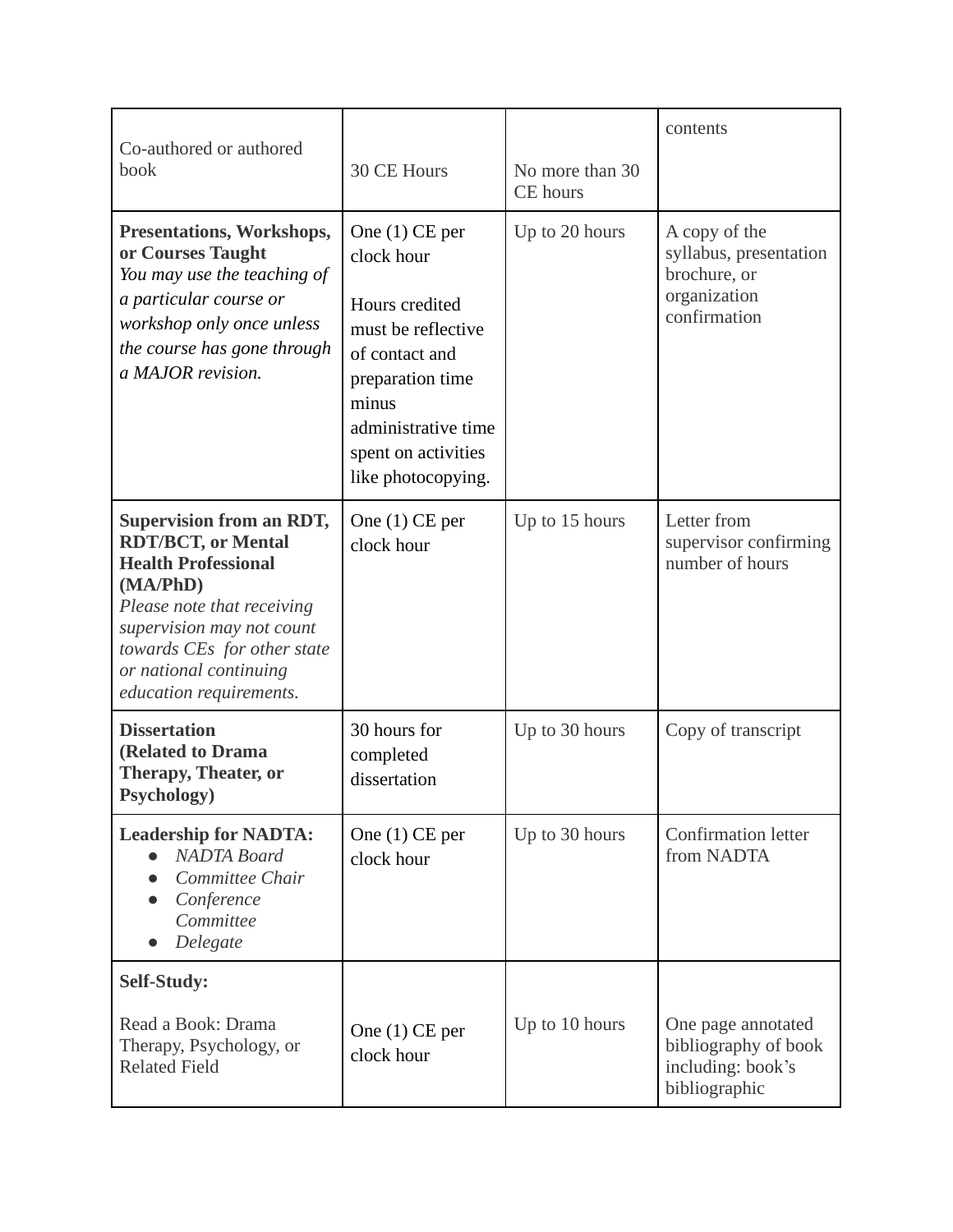|                                                                                                         |                                |                | information, one<br>paragraph on content,<br>and one paragraph of<br>critical response        |
|---------------------------------------------------------------------------------------------------------|--------------------------------|----------------|-----------------------------------------------------------------------------------------------|
| <b>CHED ED Self-Study</b>                                                                               | One $(1)$ CE per<br>clock hour | Up to 2 hours  | Self-study worksheet<br>associated with<br>article                                            |
| <b>Theater and Performance</b><br><b>Training</b><br>Performing<br><b>Stage Management</b><br>Direction | One $(1)$ CE per<br>clock hour | Up to 20 hours | Letter of participation<br>from organization<br>sponsoring the<br>performance<br>opportunity. |
| *Eligible for CHED ED<br>CEs if performance covers<br><b>CHED Content</b>                               |                                |                |                                                                                               |

## **Instructions for Submitting CEs**

## **Upload Documents to Your Member Profile**

This allows you to upload your CE certificates and documentation into your NADTA member profile as you receive them. (Or you may choose to collect all the documentation and upload it all at the end of the CE cycle year.)

This allows you to upload your CE certificates and documentation into your NADTA member profile as you receive them. (Or you may choose to collect all the documentation and upload it all at the end of the CE cycle year.)

1. Scan your CE certificate into your computer. Please name your file using your last name, first name, and a description of the item. Example: Smith.Jane\_CEform.pdf

2. **Log in to your [Member](https://nadta.memberclicks.net/login) Profile** and SELECT the MY PROFILE tab.

3. Scroll down the page, you will see a list of attributes labeled with the CE cycle years. There will be an edit button at the top of the list.

4. Click on the edit button. You can now upload in the fields listed. There will be five upload fields available for documentation. (Note: Files can be in any format Word, Excel, PDF, jpeg etc.). **Please note we recommend combining PDFs, Word Documents and Images into as few uploads as possible order to use the fields provided. Please make sure your content is labeled accordingly.**

6. After you have collected all of your CEs for the current cycle, download and complete the CE form.

7. Scan the CE form and follow the same procedures to upload it to your profile.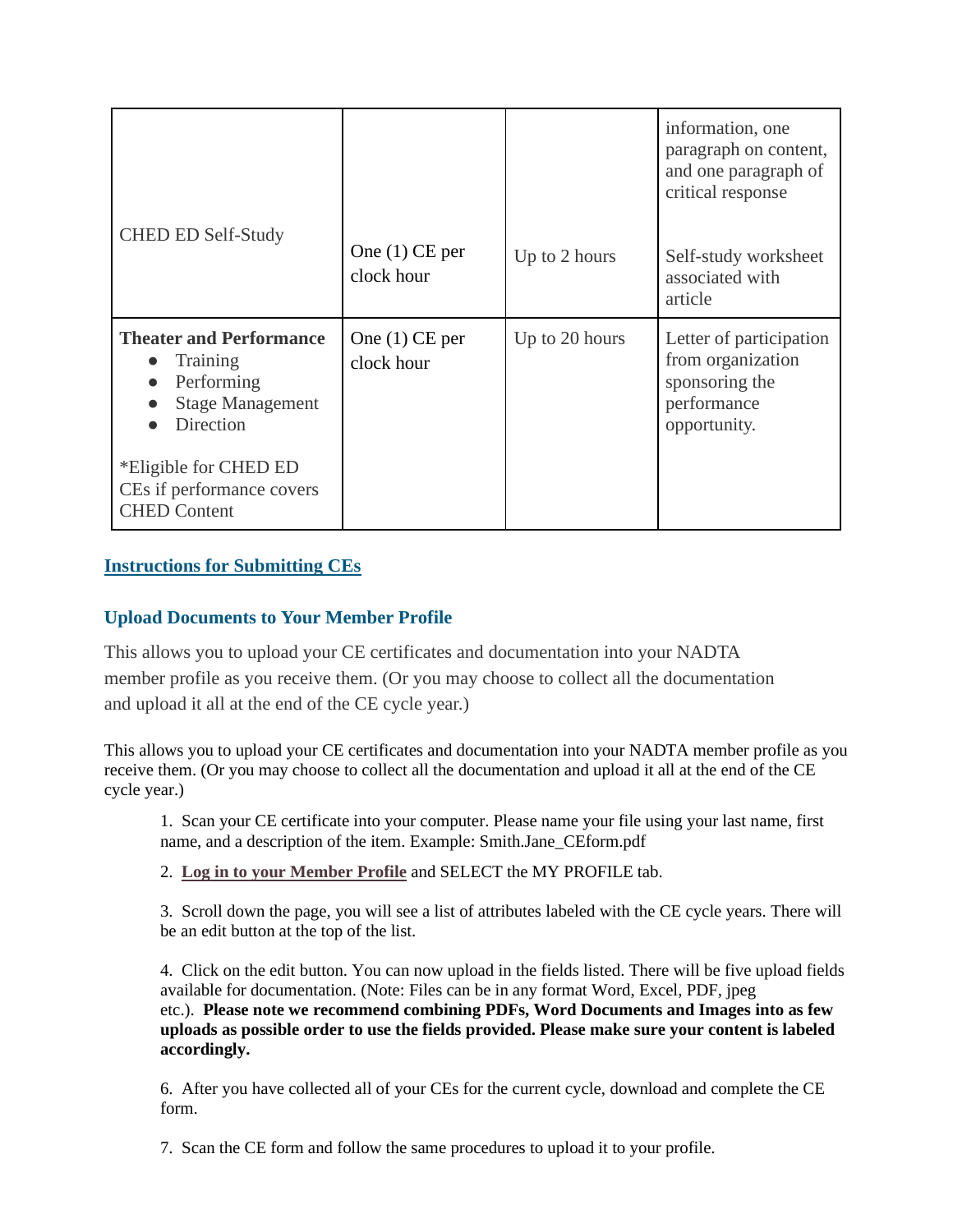If you require assistance with this process, please email the NADTA office at **[office@nadta.org](mailto:office@nadta.org)**. Documentation emailed, faxed and mailed to the NADTA Office will be uploaded to the member's profile and will not be saved.

# **FAQs for CHED ED Requirements**

## **How many of my CE hours need to be in CHED ED?**

Each Registered Drama Therapist is required to complete 15 of their 30 Continuing Education hours (per 2-year cycle) required to maintain their RDT credential to activities in the category of Cultural Humility, Equity, and Diversity (CHED CEs). We are not asking you to complete more CEs than usual, but instead asking you to make intentional choices with your continuing education to ensure the topics you select intersect with cultural humility, equity, and diversity.

## **Why require continuing education in the content area of Cultural Humility, Equity, and Diversity?**

As a member of the NADTA, you have committed to uphold the best practices of a drama therapist as outlined in our Code of Ethics and Guidelines for Cultural Response/ability in Training, Research, Practice, Supervision, Advocacy, and Organizational Change. By having each active RDT/BCT commit 15 hours of their continuing education to CHED, we will be able to better uphold our Code of Ethics, practice cultural response/ability, provide more competent care and professional services and establish these discussions as community-wide norms.

We ask members to hold in mind the following commitments in the Guidelines for Cultural Response/ability when making CHED ED Continuing Education choices:

- Drama therapists demonstrate commitment to the treatment of all persons with dignity and respect, regardless of differences in age, ethnicity, geographic region, gender identity, gender expression, military status, physical, mental, or developmental capacity, nationality, political vie race, religion, socioeconomic status, sexual orientation, and historical experiences with the dominant culture.
- Drama therapists actively seek out knowledge and understanding about how cultural oppression (e.g. racism, homophobia, transphobia, poverty, sexism, religious intolerance, ableism, sizeism, ageism etc.) affects them personally and in their work.
- Drama therapists are encouraged to seek out educational, consultative, and training experiences including language acquisition to enrich their understanding and effectiveness in working with clients who have historical and cultural backgrounds and experiences that are different from their own.
- Drama therapists also take responsibility for educating themselves about relevant identity development models, historical and current discriminatory practices at the societal level (i.e., racism, classism, sexism, ableism, homophobia, sizeism, ageism, transphobia, etc.), and global sociopolitical and intergenerational issues (i.e., wars, occupation, and natural disasters in country of origin) that may be affecting the psychological welfare of clients in care.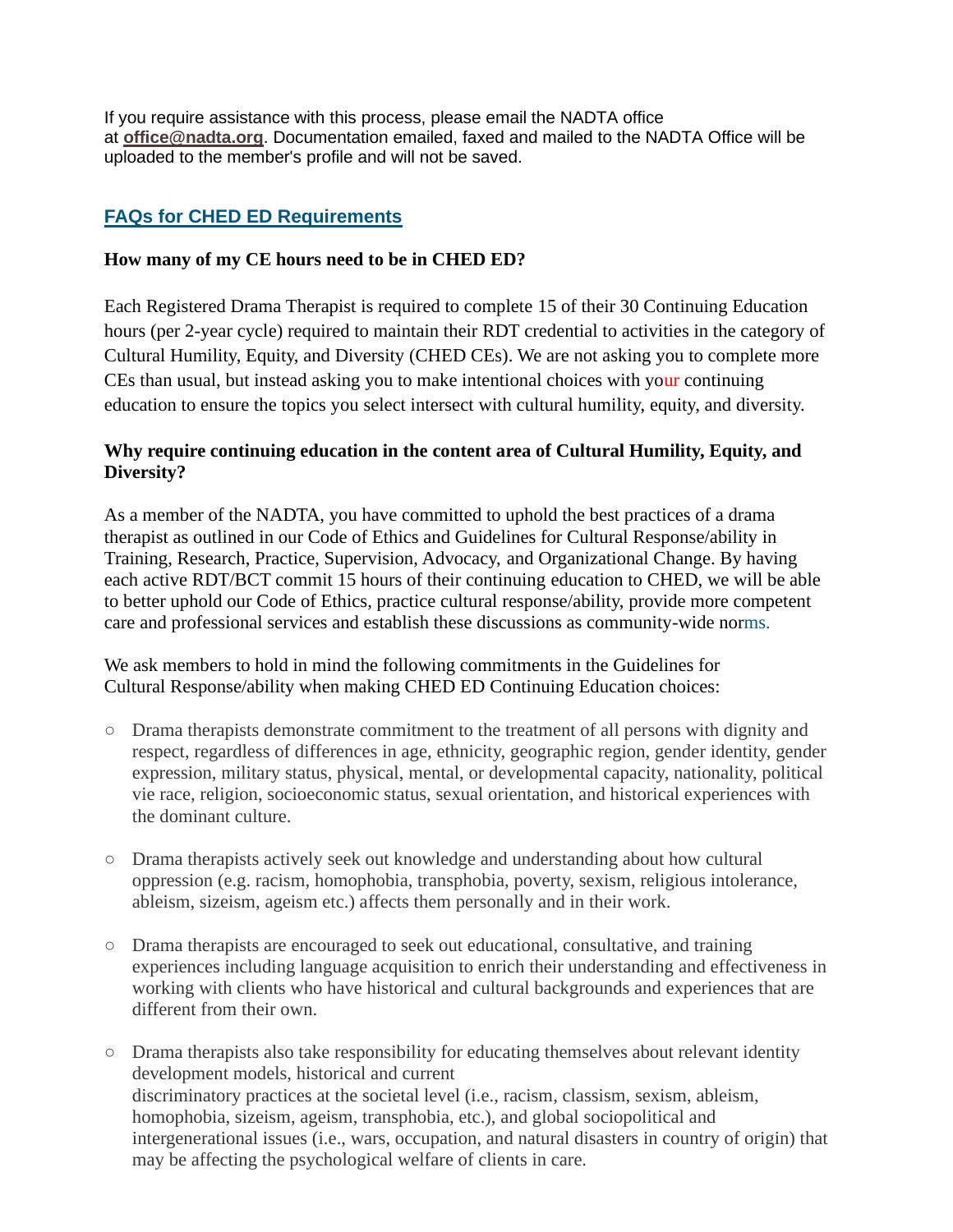The simple truth is that needing to center these issues through mandates *is* a reflection of the ways in which white supremacy/dominant culture is already at play in our training programs and the NADTA at large, and it is our collective obligation to be actively dismantling systems of oppression in all areas of our field. By making intentional choices around our continuing education, we commit to engaging in the necessary education and ongoing self-reflection to hold ourselves and each other accountable for delivery of culturally responsible care.

#### **What content areas or topics typically qualify for CHED ED?**

Given the depth and breadth of identity, it would be impossible to provide a comprehensive list of content areas. We ask that drama therapists use their best judgement and self-assessment of educational needs when selecting continuing education activities to attend. Some areas to consider receiving continuing education include, but are not limited to: age; ethnicity; geographic region; gender identity; gender expression; military status; physical, mental, or developmental diversity and capacity; nationality; political views; race; religion; socioeconomic status; sexual orientation; cultural oppression; racism; classism; sexism; homophobia; sizeism; ageism; transphobia; global sociopolitical issues; intergenerational issues; language acquisition;

#### **How do I know if the continuing education activity I want to attend meets CHED ED requirements?**

The following areas can be used as a general guideline to determine if eligibility of a continuing education activity: Does the CE activity increase your awareness of your own cultural values and biases? Does the CE activity increase your awareness of your client's worldview? Does the CE activity teach you culturally appropriate intervention strategies?

- Any CE opportunity that addresses cultural humility, equity, and diversity (as per the NADTA Code of Ethics and Cultural Response/ability) would be pertinent.
- Most CE opportunities in CHED have the words (cultural humility, equity, diversity, social justice, intersectionality, etc.) in their titles, content description, and/or program objectives.
- The focus of the CE opportunity does not need to be exclusively in a CHED content, but does need to speak to how the main topic intersects with CHED content areas. CHED CEs can be awarded for attending presentations by professionals in drama therapy or a related mental health field (includes counseling, social work, marriage and family therapy, addictions counseling, psychology, psychiatric nursing and psychiatry).
- If a presentation or workshop is sponsored by the NADTA, it will denote its eligibility for CHED CEs.
- RDTs and BCTs can also receive CHED CEs for conducting CHED workshops, presentations, panels, academic courses and publishing on a CHED topic.